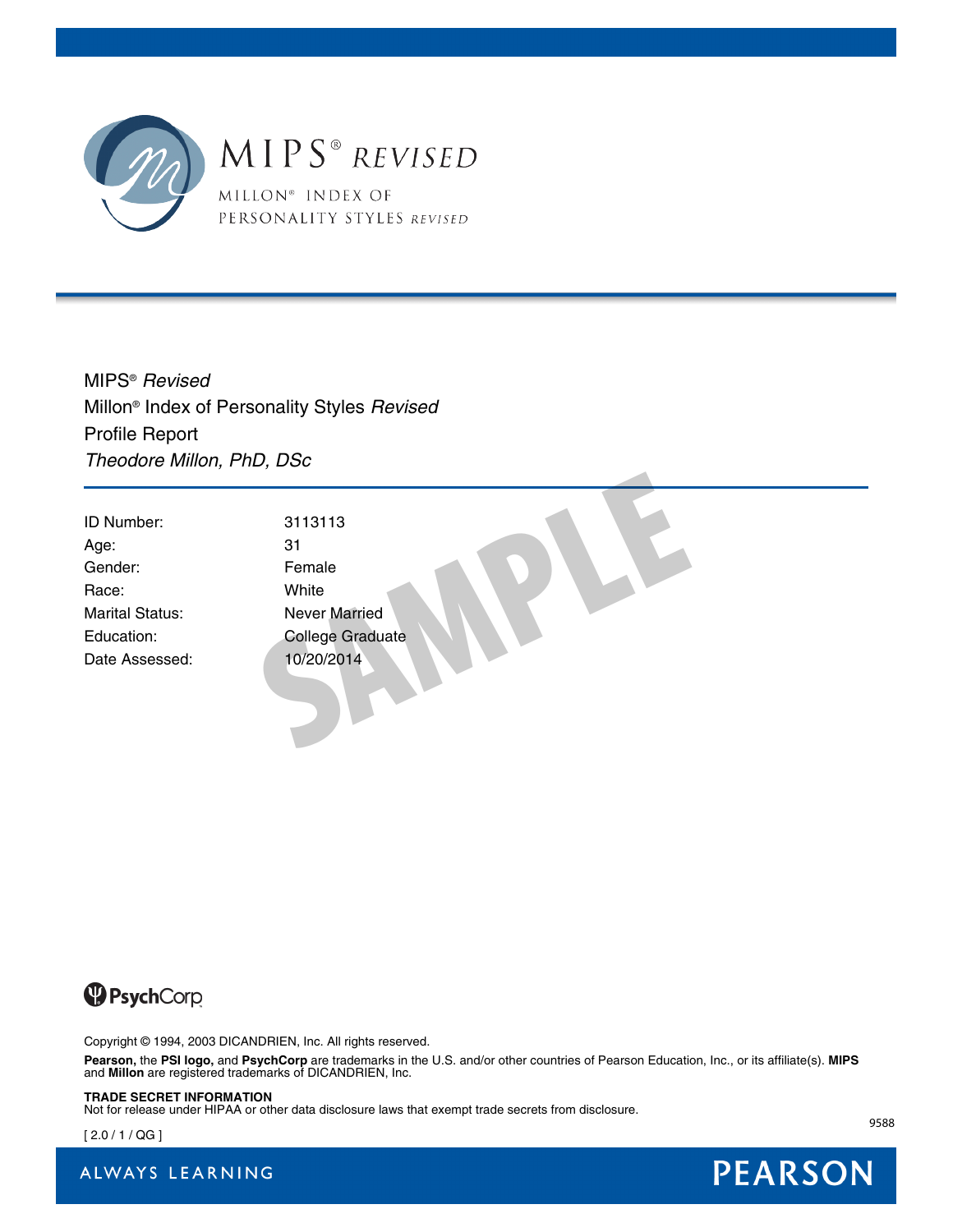### MILLON® INDEX OF PERSONALITY STYLES *REVISED*

#### **Profile of Prevalence Scores**

**Norm Group: Adult Female**

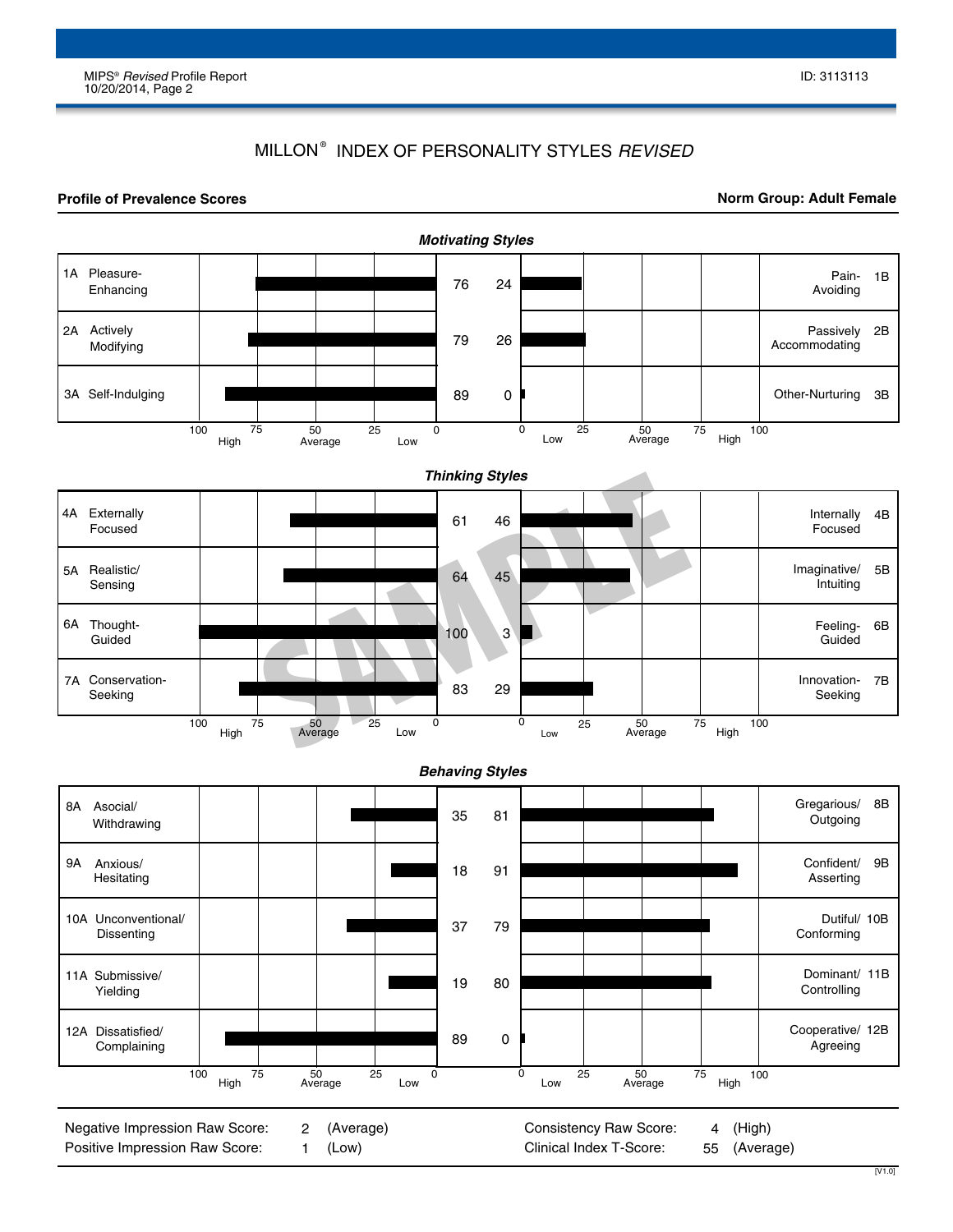# **RAW SCORES**

100 Percent of items answered

| Pleasure-Enhancing (1A)      | 31   | Conservation-Seeking (7A)                                                                        | 51             |
|------------------------------|------|--------------------------------------------------------------------------------------------------|----------------|
| Pain-Avoiding (1B)           | 9    | Innovation-Seeking (7B)                                                                          | 22             |
| Actively Modifying (2A)      | 39   | Asocial/Withdrawing (8A)                                                                         | 14             |
| Passively Accommodating (2B) | 12   | Gregarious/Outgoing (8B)                                                                         | 45             |
| Self-Indulging (3A)          | 27   | Anxious/Hesitating (9A)                                                                          | $\overline{4}$ |
| Other-Nurturing (3B)         | 17   | Confident/Asserting (9B)                                                                         | 50             |
| Externally Focused (4A)      | 31   | Unconventional/Dissenting (10A)                                                                  | 17             |
| Internally Focused (4B)      | 11   | Dutiful/Conforming (10B)                                                                         | 52             |
| Realistic/Sensing (5A)       | 21   | Submissive/Yielding (11A)                                                                        | 11             |
| Imaginative/Intuiting (5B)   | 21   | Dominant/Controlling (11B)                                                                       | 28             |
| Thought-Guided (6A)          | 38   | Dissatisfied/Complaining (12A)                                                                   | 34             |
| Feeling-Guided (6B)          | 15   | Cooperative/Agreeing (12B)                                                                       | 16             |
| Clinical Index Raw Score     | 39.3 |                                                                                                  |                |
| <b>End of Report</b>         |      |                                                                                                  |                |
|                              |      | MOTE, This and provious nagge of this report contain trade secrets and are not to be released in |                |

#### **End of Report**

NOTE: This and previous pages of this report contain trade secrets and are not to be released in response to requests under HIPAA (or any other data disclosure law that exempts trade secret information from release). Further, release in response to litigation discovery demands should be made only in accordance with your profession's ethical guidelines and under an appropriate protective order.